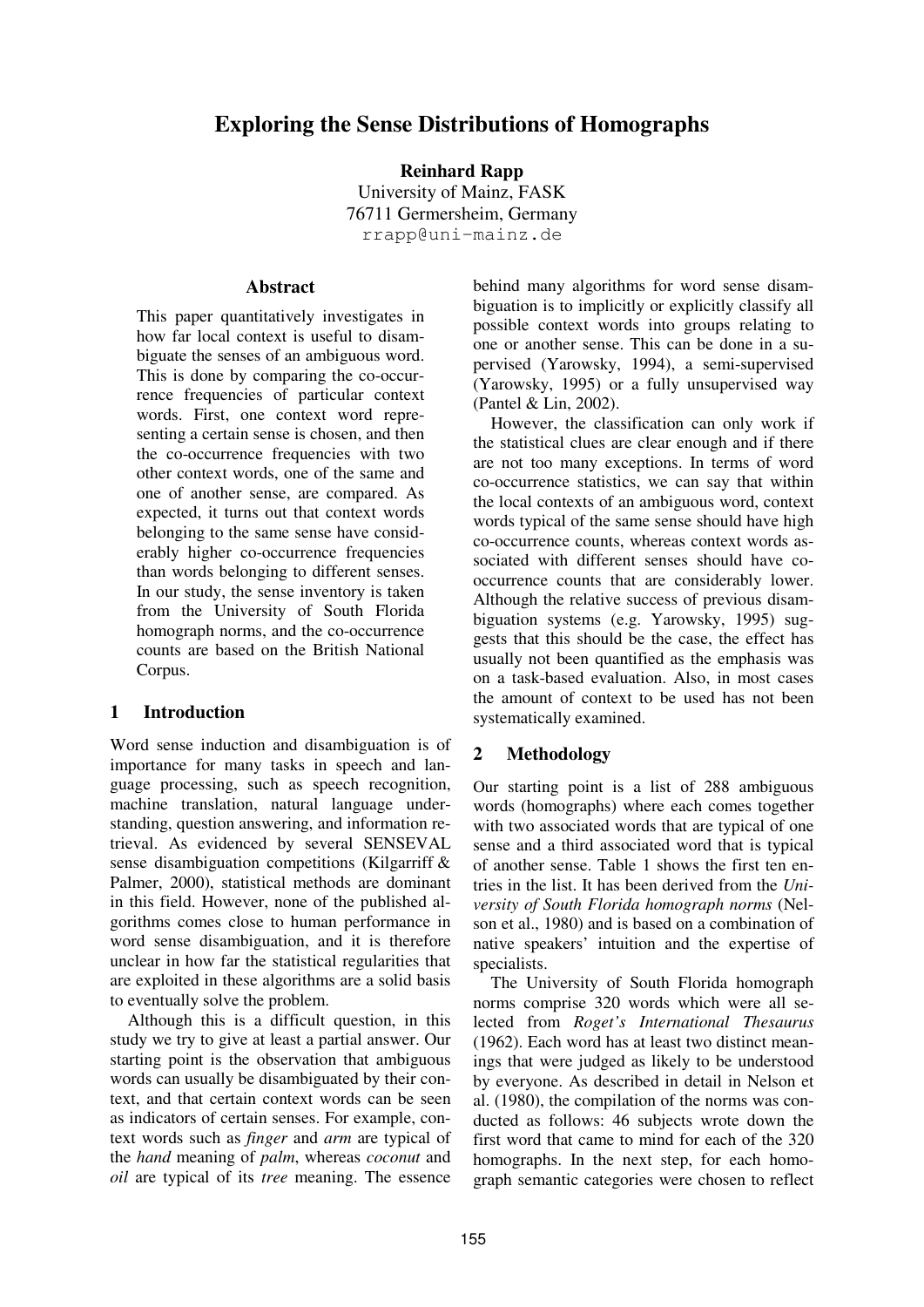its meanings. All associative responses given by the subjects were assigned to one of these categories. This was first done by four judges individually, and then, before final categorization, each response was discussed until a consensus was achieved.

The data used in our study (first ten items shown in Table 1) was extracted from these norms by selecting for each homograph the first two words relating to its first meaning and the first word relating to its second meaning. Thereby we had to abandon those homographs where all of the subjects' responses had been assigned to a single category, so that only one category appeared in the homograph norms. This was the case for 32 words, which is the reason that our list comprises only 288 instead of 320 items.

Another resource that we use is the *British National Corpus* (BNC), which is a balanced sample of written and spoken English that comprises about 100 million words (Burnard & Aston, 1998). This corpus was used without special preprocessing, i.e. stop words were not removed and no stemming was conducted. From the corpus we extracted concordances comprising text windows of a certain width (e.g. plus and minus 20 words around the given word) for each of the 288 homographs. For each concordance we computed two counts: The first is the number of concordance lines where the two words associated with sense 1 occur together. The second is the number of concordance lines where the first word associated with sense 1 and the word associated with sense 2 co-occur. The expectation is that the first count should be higher as words associated to the same sense should co-occur more often than words associated to different senses.

| homo-<br>graph | sense 1                     | sense 2        |                |  |
|----------------|-----------------------------|----------------|----------------|--|
|                | second asso-<br>first asso- |                | first asso-    |  |
|                | ciation $(wI)$              | ciation $(w2)$ | ciation $(w3)$ |  |
| arm            | leg                         | hand           | war            |  |
| ball           | game                        | base           | dance          |  |
| bar            | drink                       | beer           | crow           |  |
| bark           | dog                         | loud           | tree           |  |
| base           | ball                        | line           | bottom         |  |
| bass           | fish                        | trout          | drum           |  |
| bat            | ball                        | boy            | fly            |  |
| bay            | Tampa                       | water          | hound          |  |
| bear           | animal                      | woods          | weight         |  |
| beam           | wood                        | ceiling        | light          |  |

Table 1. First ten of 288 homographs and some associations to their first and second senses.

However, as absolute word frequencies can vary over several orders of magnitude and as this effect could influence our co-occurrence counts in an undesired way, we decided to take this into account by dividing the co-occurrence counts by the concordance frequency of the second words in our pairs. We did not normalize for the frequency of the first word as it is identical for both pairs and therefore represents a constant factor. Note that we normalized for the observed frequency within the concordance and not within the entire corpus.

If we denote the first word associated to sense 1 with *w1*, the second word associated with sense 1 with *w2*, and the word associated with sense 2 with *w3*, the two scores *s1* and *s2* that we compute can be described as follows:

| $sI = -$ | number of lines where $w1$ and $w2$ co-occur |
|----------|----------------------------------------------|
|          | occurrence count of $w^2$ within concordance |
|          |                                              |

 $s^2 =$  <u>number of lines where *w1*</u> and *w3* co-occur occurrence count of *w3* within concordance

In cases where the denominator was zero we assigned a score of zero to the whole expression. For all 288 homographs we compared *s1* to *s2*. If it turns out that in the vast majority of cases *s1* is higher than *s2*, then this result would be an indicator that it is promising to use such co-occurrence statistics for the assignment of context words to senses. On the other hand, should this not be the case, the conclusion would be that this approach does not have the potential to work and should be discarded.

As in statistics the results are often not as clear cut as would be desirable, for comparison we conducted another experiment to help us with the interpretation. This time the question was whether our results were caused by properties of the homographs or if we had only measured properties of the context words *w1*, *w2* and *w3*. The idea was to conduct the same experiment again, but this time not based on concordances but on the entire corpus. However, considering the entire corpus would make it necessary to use a different kind of text window for counting the co-occurrences as there would be no given word to center the text window around, which could lead to artefacts and make the comparison problematic. We therefore decided to use concordances again, but this time not the concordances of the homographs (first column in Table 1) but the concordances of all 288 instances of *w1* (second column in Table 1). This way we had exactly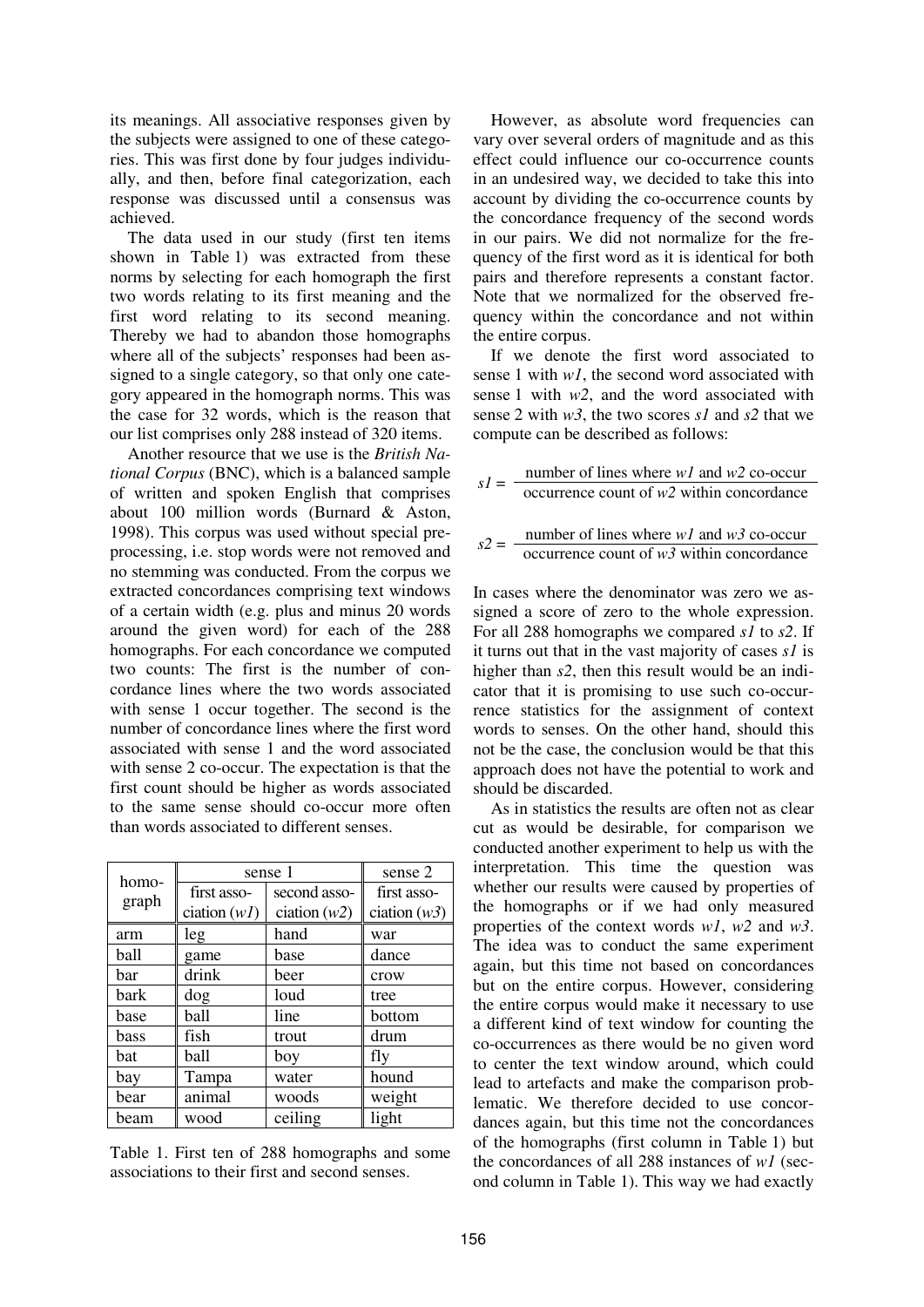the same window type as in the first experiment, but this time the entire corpus was taken into account as all co-occurrences of *w2* or *w3* with *w1* must necessarily appear within the concordance of *w1.*

We name the scores resulting from this experiment *s3* and *s4*, where *s3* corresponds to *s1* and *s4* corresponds to *s2*, with the only difference being that the concordances of the homographs are replaced by the concordances of the instances of *w1*. Regarding the interpretation of the results, if the ratio between *s3* and *s4* should turn out to be similar to the ratio between *s1* and *s2*, then the influence of the homographs would be marginally or non existent. If there should be a major difference, then this would give evidence that, as desired, a property of the homograph has been measured.

#### **3 Results and discussion**

Following the procedure described in the previous section, Table 2 gives some quantitative results. It shows the overall results for the homograph-based concordance and for the *w1*-based concordance for different concordance widths. In each case not only the number of cases is given where the results correspond to expectations  $(s1 > s2$  and  $s3 > s4$ , but also the number of cases where the outcome is undecided  $(s1 = s2)$ and  $s3 = s4$ ). Although this adds some redundancy, for convenience also the number of cases with an unexpected outcome is listed. All three numbers sum up to 288 which is the total number of homographs considered.

If we look at the left half of Table 2 which shows the results for the concordances based on the homographs, we can see that the number of correct cases steadily increases with increasing width of the concordance until a width of  $\pm 300$  is reached. At the same time, the number of undecided cases rapidly goes down. At a concordance width of  $\pm 300$ , the number of correct cases (201) outnumbers the number of incorrect cases (63) by a factor of 3.2. Note that the increase of incorrect cases is probably mostly an artefact of the sparsedata-problem as the number of undecided cases decreases faster than the number of correct cases increases.

On the right half of Table 2 the results for the concordances based on *w1* are given. Here the number of correct cases starts at a far higher level for small concordance widths, increases up to a concordance width of ±10 where it reaches its maximum, and then decreases slowly. At the concordance width of  $\pm 10$  the ratio between correct and incorrect cases is 2.6.

How can we now interpret these results? What we can say for sure when we look at the number of undecided cases is that the problem of data sparseness is much more severe if we consider the concordances of the homographs rather than the concordances of *w1*. This outcome can be expected as in the first case we only take a (usually small) fraction of the full corpus into account, whereas the second case is equivalent to considering the full corpus. What we can also say is that the optimal concordance width depends on data sparseness. If data is more sparse, we need a wider concordance width to obtain best results.

| concordance<br>width | concordance of homograph |           |           | concordance of $wI$ |                |           |
|----------------------|--------------------------|-----------|-----------|---------------------|----------------|-----------|
|                      | s1 > s2                  | $sI = s2$ | s1 < s2   | s3 > s4             | $s3 = s4$      | s3 < s4   |
|                      | correct                  | undecided | incorrect | correct             | undecided      | incorrect |
| $\pm 1$              | 1                        | 287       | $\Omega$  | 107                 | 135            | 46        |
| ±2                   | 15                       | 273       | $\Omega$  | 158                 | 69             | 61        |
| $\pm 3$              | 32                       | 249       | 7         | 179                 | 40             | 69        |
| ±5                   | 54                       | 222       | 12        | 194                 | 21             | 73        |
| $\pm 10$             | 81                       | 181       | 26        | 199                 | 13             | 76        |
| ±20                  | 126                      | 127       | 35        | 196                 | $\overline{7}$ | 85        |
| $\pm 30$             | 129                      | 105       | 44        | 192                 | 5              | 91        |
| ±50                  | 165                      | 69        | 54        | 192                 | $\overline{2}$ | 94        |
| ±100                 | 182                      | 44        | 62        | 185                 |                | 102       |
| ±200                 | 198                      | 29        | 61        | 177                 | 1              | 110       |
| $\pm 300$            | 201                      | 24        | 63        | 177                 |                | 110       |
| ±500                 | 199                      | 19        | 70        | 171                 |                | 116       |

Table 2. Results for homograph-based concordance (left) and for *w1*-based concordance (right).